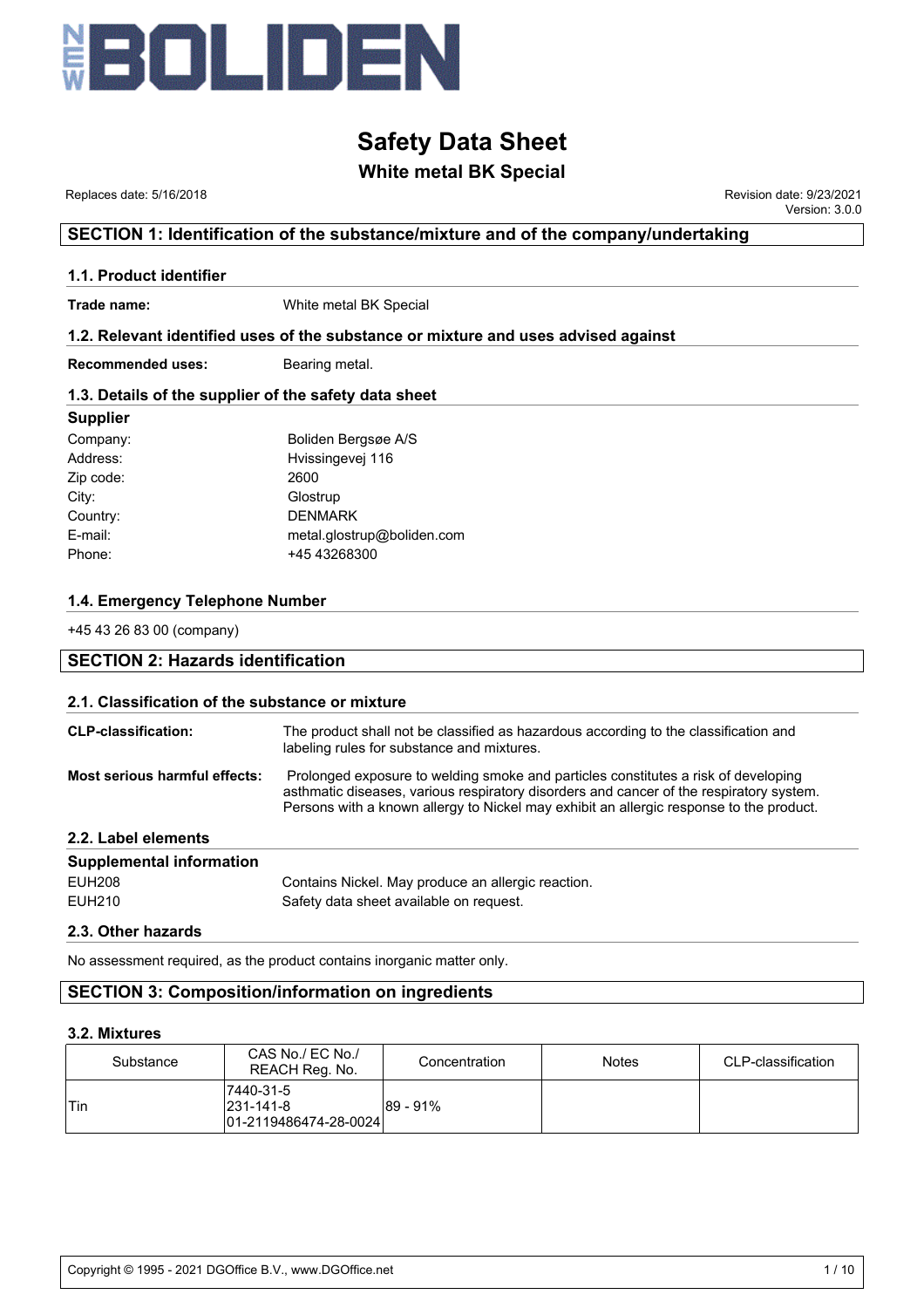

# **White metal BK Special**

Replaces date: 5/16/2018 Revision date: 9/23/2021

Version: 3.0.0

|          |                                                   |                 | version: 3.0.0                                      |
|----------|---------------------------------------------------|-----------------|-----------------------------------------------------|
| Antimony | 7440-36-0<br>231-146-5<br>101-2119475609-24-00261 | $ 6 - 7\%$      |                                                     |
| Copper   | 7440-50-8<br>231-159-6<br>01-2119480154-42-0184   | $ 2.5 - 3.5\% $ |                                                     |
| Nickel   | 7440-02-0<br>231-111-4<br>01-2119438727-29-xxxx   | $ 0.1 - 0.3\% $ | Skin Sens. 1;H317<br>Carc. 2:H351<br>STOT RE 1;H372 |

Please see section 16 for the full text of H- / EUH-phrases..

# **SECTION 4: First aid measures**

#### **4.1. Description of first aid measures**

| Inhalation:          | Seek fresh air. Seek medical advice in case of persistent discomfort.                                                            |
|----------------------|----------------------------------------------------------------------------------------------------------------------------------|
| Ingestion:           | Wash out mouth thoroughly and drink 1-2 glasses of water in small sips. Seek medical<br>advice in case of persistent discomfort. |
| <b>Skin contact:</b> | Wash skin with soap and water. Seek medical advice in case of persistent discomfort.                                             |
| Eye contact:         | Flush with water (preferably using eye wash equipment) until irritation subsides. Seek<br>medical advice if symptoms persist.    |
| General:             | When obtaining medical advice, show the safety data sheet or label.                                                              |

#### **4.2. Most important symptoms and effects, both acute and delayed**

Prolonged exposure to welding smoke and particles constitutes a risk of developing asthmatic diseases, various respiratory disorders and cancer of the respiratory system. Harmful if vapours from molten metal are inhaled or if the skin comes in contact with molten metal. The product contains small amounts of Nickel. Persons with a known allergy may exhibit an allergic response to the product.

#### **4.3. Indication of any immediate medical attention and special treatment needed**

No special immediate treatment required.

#### **SECTION 5: Firefighting measures**

#### **5.1. Extinguishing media**

| Suitable extinguishing media:      | Extinguish with powder, foam, carbon dioxide or water mist. Use water or water mist to cool<br>non-ignited stock. |
|------------------------------------|-------------------------------------------------------------------------------------------------------------------|
| Unsuitable extinguishing<br>media: | Do not use water stream, as it may spread the fire.                                                               |

#### **5.2. Special hazards arising from the substance or mixture**

The product is not directly flammable. Avoid inhalation of vapour and fumes - seek fresh air.

#### **5.3. Advice for firefighters**

Move containers from danger area if it can be done without risk. Avoid inhalation of vapour and flue gases - seek fresh air. Wear Self-Contained Breathing Apparatus (SCBA) with chemical resistant gloves.

#### **SECTION 6: Accidental release measures**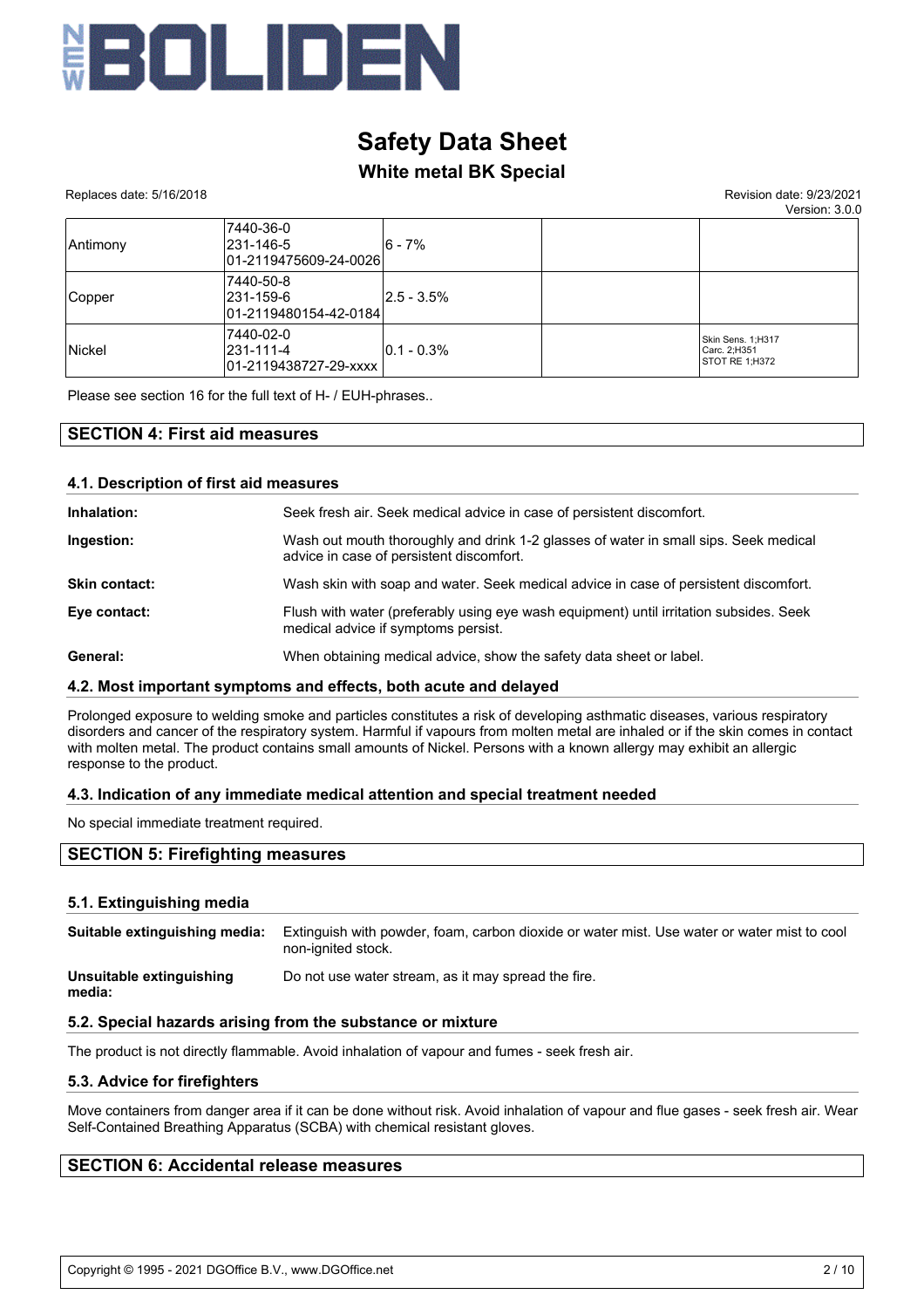

# **White metal BK Special**

 Replaces date: 5/16/2018 Revision date: 9/23/2021 Version: 3.0.0

#### **6.1. Personal precautions, protective equipment and emergency procedures**

**For non-emergency personnel:** Wear safety goggles if there is a risk of dust contact with eyes. In case of insufficient ventilation, wear respiratory protective equipment.

**For emergency responders:** In addition to the above: Normal protective clothing equivalent to EN 469 is recommended.

#### **6.2. Environmental precautions**

Prevent spillage from entering drains and/or surface water.

#### **6.3. Methods and material for containment and cleaning up**

Sweep up/collect spills for possible reuse or transfer to suitable waste containers.

#### **6.4. Reference to other sections**

See section 8 for type of protective equipment. See section 13 for instructions on disposal.

# **SECTION 7: Handling and storage**

#### **7.1. Precautions for safe handling**

Work processes where generation of dust may occur must be performed under effective process ventilation (e.g. local exhaust ventilation). Running water and eye wash equipment must be available. Wash hands before breaks, before using restroom facilities, and at the end of work. Running water and eye wash equipment must be available. Wash hands before breaks, before using restroom facilities, and at the end of work.

#### **7.2. Conditions for safe storage, including any incompatibilities**

The product should be stored safely, out of reach of children and away from food, animal feeding stuffs, medicines, etc. Store in a dry area. Do not store with the following: Acids/ Alkalis/ Strong oxidisers/ Halogens.

#### **7.3. Specific end use(s)**

None.

#### **SECTION 8: Exposure controls/personal protection**

#### **8.1. Control parameters**

| Occupational exposure limit: | Contains no substances subject to reporting requirements                                                                                                                                                                                                                               |  |
|------------------------------|----------------------------------------------------------------------------------------------------------------------------------------------------------------------------------------------------------------------------------------------------------------------------------------|--|
| <b>Measuring methods:</b>    | Compliance with occupational exposure limits may be checked by occupational hygiene<br>measurements.                                                                                                                                                                                   |  |
| Legal basis:                 | Commission Directive 2000/39/EC (Occupational Exposure Limits) as subsequently<br>amended. Last amended by Commission Directive 2019/1831/EU. Directive 2004/37/EC<br>(Exposure to carcinogens or mutagens at work) as subsequently amended. Last amended<br>by Directive 2019/983/EU. |  |

#### **PNEC**

| Antimony, cas-no 7440-36-0               |                      |                   |                             |             |
|------------------------------------------|----------------------|-------------------|-----------------------------|-------------|
| Exposure                                 | Value                | Assessment Factor | <b>Extrapolation Method</b> | <b>Note</b> |
| PNEC aqua (freshwater) 0,113 µg/l        |                      |                   |                             |             |
| <b>PNEC</b> aqua (marine<br>water)       | $ 0.0113 \text{ µq}$ |                   |                             |             |
| <b>PNEC</b> sediment<br>$ $ (freshwater) | 7,8 mg/kg dw         |                   |                             |             |
| <b>PNEC</b> sediment (marine)<br>water)  | 1,56 mg/kg dw        |                   |                             |             |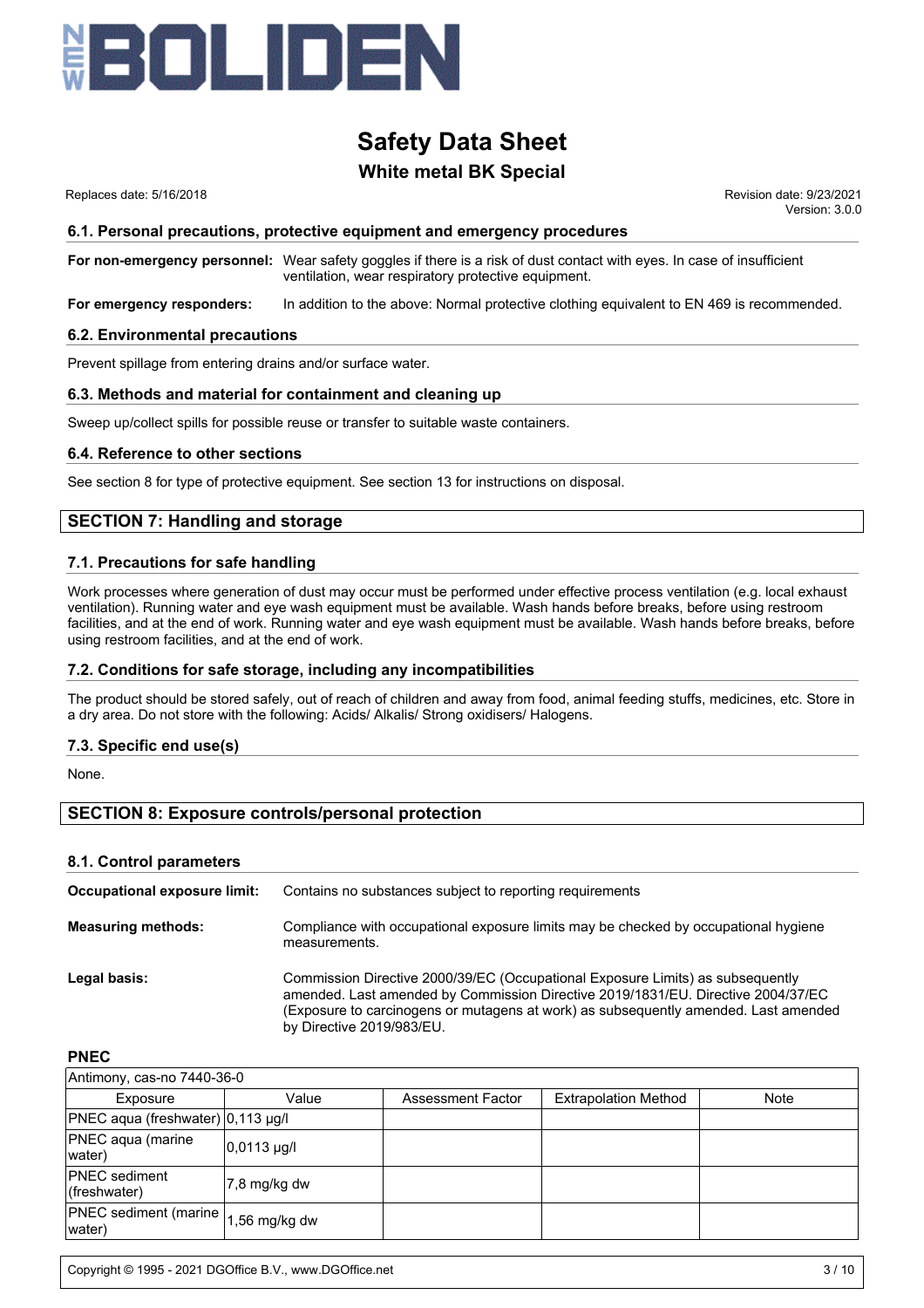

# **White metal BK Special**

Replaces date: 5/16/2018 Revision date: 9/23/2021

Version: 3.0.0

| PNEC soil                                               | 37 mg/kg dw   |                   |                             |      |
|---------------------------------------------------------|---------------|-------------------|-----------------------------|------|
| PNEC STP (wastewater-2,55 g/l)<br>treatment facilities) |               |                   |                             |      |
| Copper, cas-no 7440-50-8                                |               |                   |                             |      |
| Exposure                                                | Value         | Assessment Factor | <b>Extrapolation Method</b> | Note |
| PNEC aqua (freshwater) 7,8 µg/l                         |               |                   |                             |      |
| PNEC aqua (marine<br>water)                             | $5,2$ µg/l    |                   |                             |      |
| <b>PNEC</b> sediment<br>(freshwater)                    | 87 mg/kg dw   |                   |                             |      |
| <b>PNEC</b> sediment                                    | 288 mg/kg dw  |                   |                             |      |
| PNEC sediment (marine<br>water)                         | 676 mg/kg dw  |                   |                             |      |
| <b>PNEC</b> soil                                        | 65,5 mg/kg dw |                   |                             |      |
| PNEC STP (wastewater-)<br>treatment facilities)         | 230 g/l       |                   |                             |      |

#### **DNEL - workers**

| Antimony, cas-no 7440-36-0                                                                |                    |                          |                 |                          |             |
|-------------------------------------------------------------------------------------------|--------------------|--------------------------|-----------------|--------------------------|-------------|
| Exposure                                                                                  | Value              | <b>Assessment Factor</b> | Dose Descriptor | Main Impact<br>Parameter | <b>Note</b> |
| Dermal DNEL (long-<br>term exposure -<br>systemic effects)                                | 281 mg/kg bw/day   |                          |                 |                          |             |
| <b>Inhalation DNEL</b><br>(long-term exposure $ 0,5 \text{ mg/m}^3$ )<br>- local effects) |                    |                          |                 |                          |             |
| Copper, cas-no 7440-50-8                                                                  |                    |                          |                 |                          |             |
| Exposure                                                                                  | Value              | <b>Assessment Factor</b> | Dose Descriptor | Main Impact<br>Parameter | <b>Note</b> |
| Dermal DNEL (long-<br>term exposure -<br>systemic effects)                                | 0,041 mg/kg bw/day |                          |                 |                          |             |
| Inhalation DNEL<br>(long-term exposure 0,041 mg/kg bw/day<br>- systemic effects)          |                    |                          |                 |                          |             |
| Oral DNEL (long-<br>term exposure -<br>systemic effects)                                  | 0,041 mg/kg bw/day |                          |                 |                          |             |
| Dermal DMEL<br>(acute/short-term<br>exposure - systemic<br>effects)                       | 0,082 mg/kg bw/day |                          |                 |                          |             |
| <b>Inhalation DNEL</b><br>(acute/short-term<br>exposure - systemic<br>effects)            | 0,082 mg/kg bw/day |                          |                 |                          |             |
| Oral DMEL<br>(acute/short-term<br>exposure - systemic<br>effects)                         | 0,082 mg/kg bw/day |                          |                 |                          |             |

## **8.2. Exposure controls**

**Appropriate engineering controls:**

Wear the personal protective equipment specified below.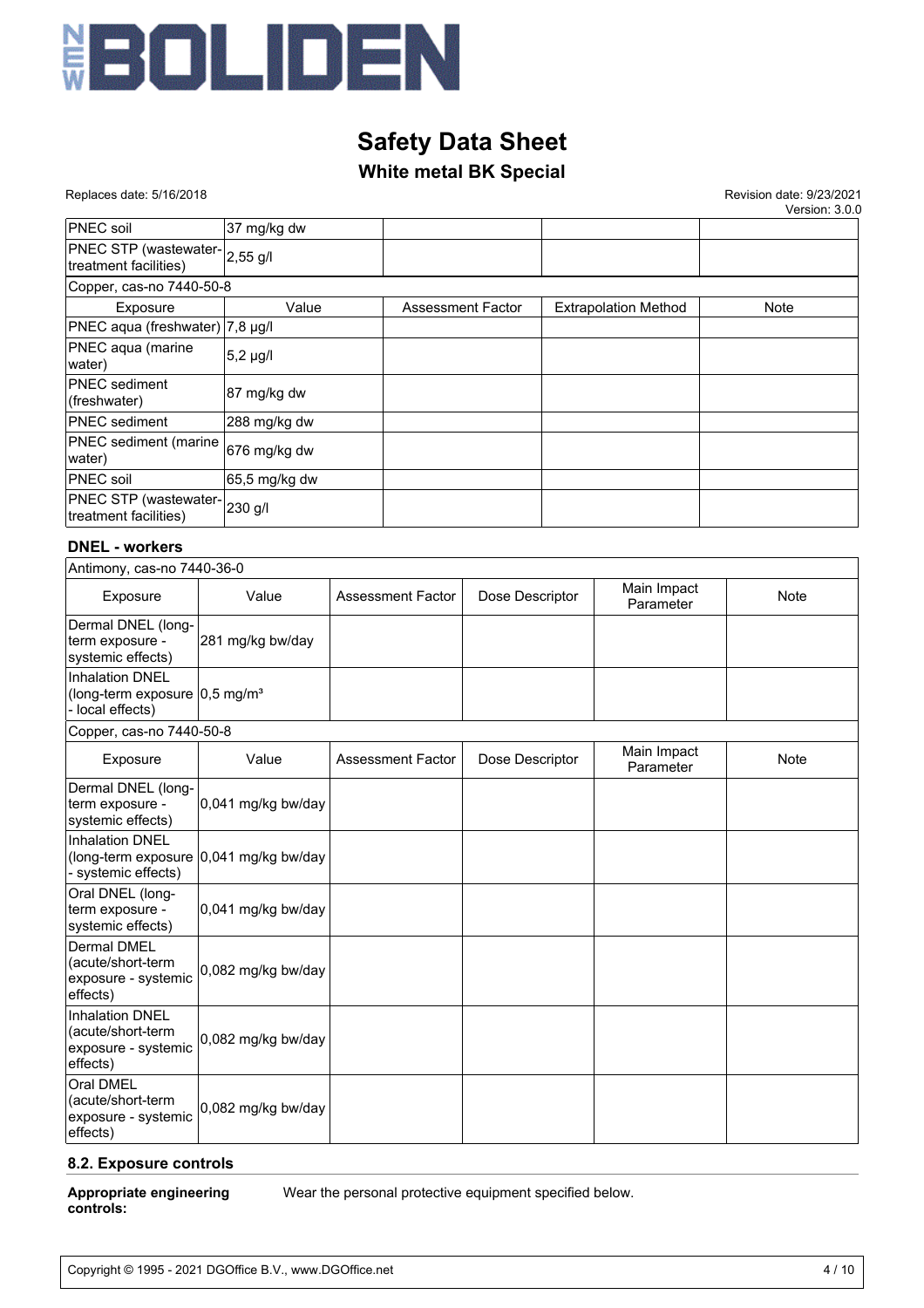

# **White metal BK Special**

| Replaces date: 5/16/2018 |  |
|--------------------------|--|
|--------------------------|--|

Revision date: 9/23/2021 Version: 3.0.0

| eye/face protection:                       | Personal protective equipment, Wear safety goggles if there is a risk of eye splash. Eye protection must conform to EN<br>166.                                                                                                                                                                                                                                                                 |
|--------------------------------------------|------------------------------------------------------------------------------------------------------------------------------------------------------------------------------------------------------------------------------------------------------------------------------------------------------------------------------------------------------------------------------------------------|
| hand protection:                           | <b>Personal protective equipment,</b> Wear protective gloves which protect against contact and splashing from molten metal.<br>Gloves must conform to FN 12477.<br>The suitability and durability of a glove is dependant on usage, e.g. frequency and duration<br>of contact, glove material thickness, functionality and chemical resistance. Always seek<br>advice from the glove supplier. |
| respiratory protection:                    | <b>Personal protective equipment,</b> In case of heating/use of the product in an area with inadequate ventilation, wear<br>respiratory protection with filter B/P3. Respiratory protection must conform to one of the<br>following standards: EN 136/140/145.                                                                                                                                 |
| <b>Environmental exposure</b><br>controls: | Ensure compliance with local regulations for emissions.                                                                                                                                                                                                                                                                                                                                        |

# **SECTION 9: Physical and chemical properties**

## **9.1. Information on basic physical and chemical properties**

| Parameter                               | Value/unit                         |         |  |  |  |
|-----------------------------------------|------------------------------------|---------|--|--|--|
| <b>State</b>                            | Solid substance                    |         |  |  |  |
| Colour                                  | Yellow / Silver                    |         |  |  |  |
| Odour                                   | No data                            |         |  |  |  |
| Solubility                              | Insoluble in the following: Water. |         |  |  |  |
| Parameter                               | Value/unit                         | Remarks |  |  |  |
| Odour threshold                         | No data                            |         |  |  |  |
| Melting point                           | 227 - 323 °C                       |         |  |  |  |
| Freezing point                          | No data                            |         |  |  |  |
| Initial boiling point and boiling range | >600 °C                            |         |  |  |  |
| Flammability (solid, gas)               | No data                            |         |  |  |  |
| <b>Flammability limits</b>              | No data                            |         |  |  |  |
| <b>Explosion limits</b>                 | No data                            |         |  |  |  |
| <b>Flash Point</b>                      | No data                            |         |  |  |  |
| Auto-ignition temperature               | >400 °C                            |         |  |  |  |
| Decomposition temperature               | No data                            |         |  |  |  |
| pH (solution for use)                   | No data                            |         |  |  |  |
| pH (concentrate)                        | No data                            |         |  |  |  |
| Kinematic viscosity                     | No data                            |         |  |  |  |
| Viscosity                               | No data                            |         |  |  |  |
| Partition coefficient n-octonol/water   | No data                            |         |  |  |  |
| Vapour pressure                         | No data                            |         |  |  |  |
| Density                                 | No data                            |         |  |  |  |
| Relative density                        | $7.3$ g/cm <sup>3</sup>            |         |  |  |  |
| Vapour density                          | No data                            |         |  |  |  |
| Relative density (sat. air)             | No data                            |         |  |  |  |
| Particle characteristics                | No data                            |         |  |  |  |

#### **9.2. Other information**

**Other Information:** None.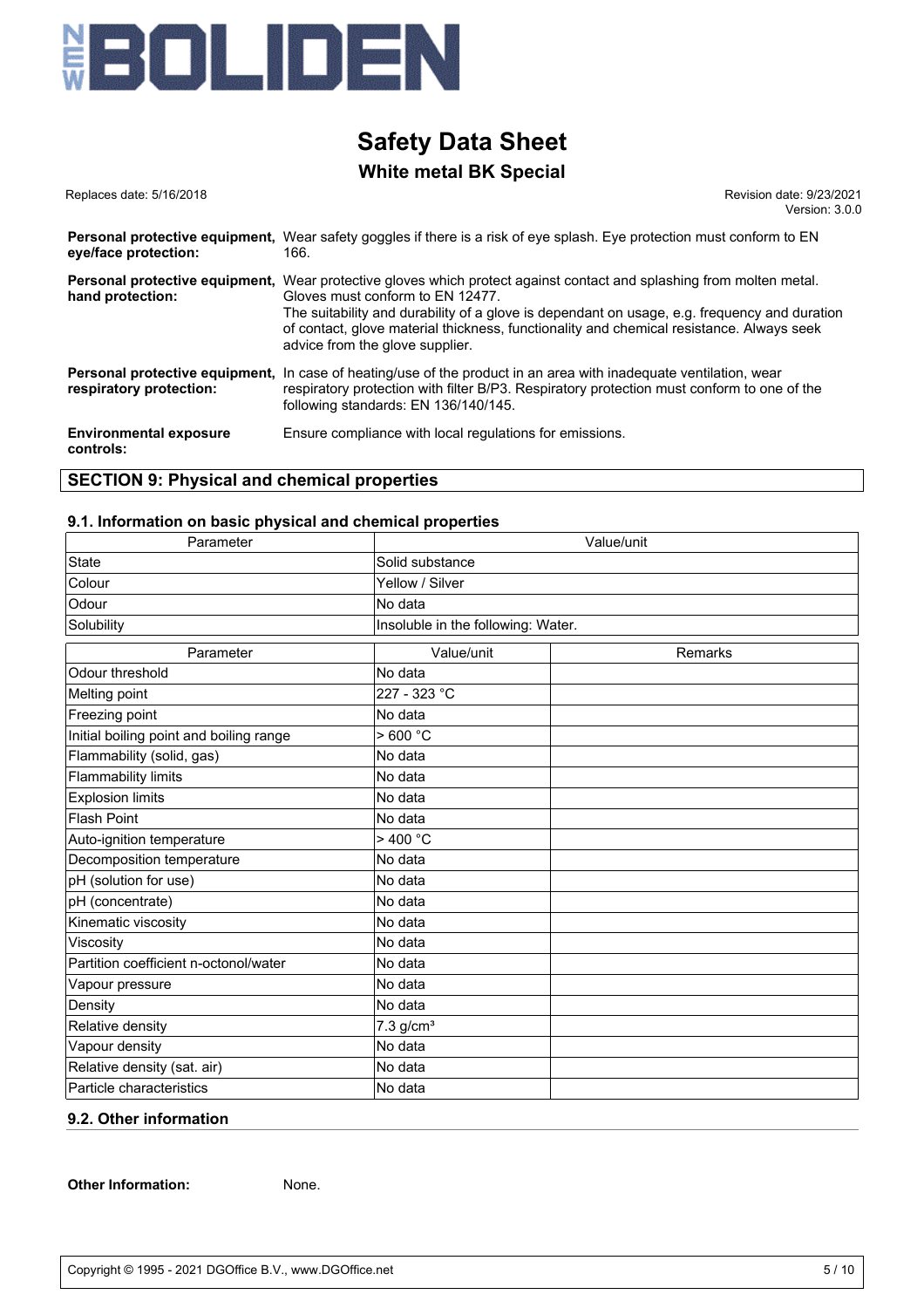

# **White metal BK Special**

 Replaces date: 5/16/2018 Revision date: 9/23/2021 Version: 3.0.0

## **SECTION 10: Stability and reactivity**

#### **10.1. Reactivity**

Reacts with the following: Acids/ Alkalis/ Strong oxidisers/ Halogens.

#### **10.2. Chemical stability**

The product is stable when used in accordance with the supplier's directions.

#### **10.3. Possibility of hazardous reactions**

None known.

#### **10.4. Conditions to avoid**

None known.

#### **10.5. Incompatible materials**

Acids/ Alkalis/ Strong oxidisers/ Halogens.

#### **10.6. Hazardous decomposition products**

None known.

## **SECTION 11: Toxicological information**

#### **11.1. Information on hazard classes as defined in Regulation (EC) No 1272/2008**

#### **Acute toxicity - oral**

#### **Tin, cas-no 7440-31-5**

| Organism | $^{\circ}$ Type<br>ēst | Exposure time | Value     | Conclusion                | ⊺est method | Source |  |  |  |
|----------|------------------------|---------------|-----------|---------------------------|-------------|--------|--|--|--|
| Rat      | LD50                   |               | 2000mg/kg | <b>IEOD</b><br>423<br>ືບ∟ |             |        |  |  |  |
| $A = 11$ |                        |               |           |                           |             |        |  |  |  |

#### **Antimony, cas-no 7440-36-0**

| )raanism   | vpe<br>est | time<br>posure | Value               | Conclusion | $\cdot$ .<br>method<br>est | source |
|------------|------------|----------------|---------------------|------------|----------------------------|--------|
| <b>Rat</b> | .∟D50      |                | 00000<br>20000ma/ka |            |                            |        |

#### **Copper, cas-no 7440-50-8**

| ragniem<br>וופווו | -<br>est<br>ype | posure<br>time | Value              | ;onclusion | <br>method<br>es | source |
|-------------------|-----------------|----------------|--------------------|------------|------------------|--------|
| Rat               | ∟D50            |                | nnn<br>300ma/ka bw |            |                  |        |
|                   |                 |                |                    |            |                  |        |

#### **Nickel, cas-no 7440-02-0**

| ∖rɑanısm | -<br>ˈest<br>vpe | time<br>-xposure<br>-^` | Value                  | Conclusion | method<br>' est | Source |
|----------|------------------|-------------------------|------------------------|------------|-----------------|--------|
| Rat      | LD50             |                         | 9000mg<br>ng/ko<br>. . |            |                 |        |

The product does not have to be classified. Based on existing data, the classification criteria are deemed not to have been met.

#### **Acute toxicity - dermal**

#### **Tin, cas-no 7440-31-5**

| Organism    | Test Tvpe                  | Exposure time | Value                    | Test method<br>Conclusion |             | Source |  |  |  |  |
|-------------|----------------------------|---------------|--------------------------|---------------------------|-------------|--------|--|--|--|--|
| <b>IRat</b> | LD50                       |               | IOECD 402<br>> 2000mg/kg |                           |             |        |  |  |  |  |
|             | Antimony, cas-no 7440-36-0 |               |                          |                           |             |        |  |  |  |  |
| Organism    | Test Type                  | Exposure time | Value                    | Conclusion                | Test method | Source |  |  |  |  |
| Rabbit      | LD50                       |               | > 8300mg/kg              |                           |             |        |  |  |  |  |

The product does not have to be classified. Based on existing data, the classification criteria are deemed not to have been met.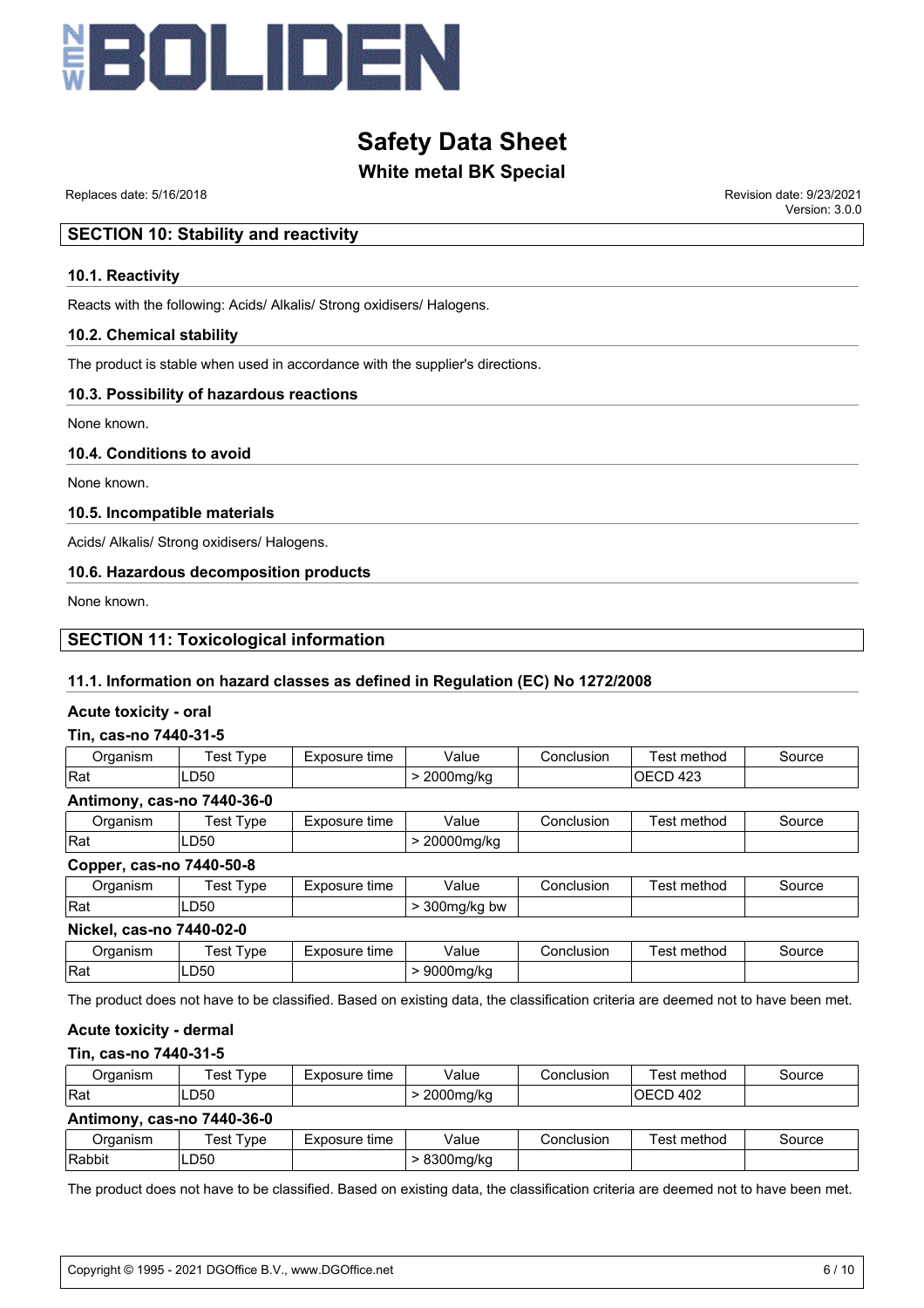

# **White metal BK Special**

 Replaces date: 5/16/2018 Revision date: 9/23/2021 Version: 3.0.0

#### **Acute toxicity - inhalation**

#### **Tin, cas-no 7440-31-5**

| Organism                   | Test Type | Exposure time                | Value<br>Conclusion       |            | Test method | Source |  |  |  |
|----------------------------|-----------|------------------------------|---------------------------|------------|-------------|--------|--|--|--|
| <b>Rat</b>                 | LD50      | <b>IOECD 403</b><br>$>$ 5mg/ |                           |            |             |        |  |  |  |
| Antimony, cas-no 7440-36-0 |           |                              |                           |            |             |        |  |  |  |
| Organism                   | Test Type | Exposure time                | Value                     | Conclusion | Test method | Source |  |  |  |
| <b>IRat</b>                | LC50      |                              | $> 5.5$ mg/m <sup>3</sup> |            |             |        |  |  |  |

The product does not have to be classified. Test data are not available. The product does not release hazardous vapours in metallic form. Metallic oxides which are hazardous to inhale are formed during soldering/welding.

#### **Skin corrosion/irritation**

#### **Tin, cas-no 7440-31-5**

| Jraanism | vpe<br>'est | Exposure<br>tıme<br>—∧DU‴ | √alue<br>. | Conclusion      | .<br>method<br>es <sup>.</sup> | source |
|----------|-------------|---------------------------|------------|-----------------|--------------------------------|--------|
| Rabbit   |             |                           |            | INon-irritating |                                |        |

May cause slight irritation. The product does not have to be classified. Based on existing data, the classification criteria are deemed not to have been met.

#### **Serious eye damage/eye irritation**

#### **Tin, cas-no 7440-31-5**

| Organism | vpe<br>'est | $\overline{\phantom{0}}$<br>Exposure<br>time<br>—xv⊶ | alue/<br>. | Conclusion                    | $\sim$ $\sim$ $\sim$<br>method<br>est | `ource |
|----------|-------------|------------------------------------------------------|------------|-------------------------------|---------------------------------------|--------|
| Rabbit   |             |                                                      |            | . .<br>. .<br>INon-irritating |                                       |        |

Temporary irritation. The product does not have to be classified. Based on existing data, the classification criteria are deemed not to have been met.

| <b>Respiratory sensitisation or</b><br>skin sensitisation: | The product contains small amounts of Nickel. Persons with a known allergy may exhibit an<br>allergic response to the product. The product does not have to be classified. Test data are<br>not available.                                                                                                      |
|------------------------------------------------------------|-----------------------------------------------------------------------------------------------------------------------------------------------------------------------------------------------------------------------------------------------------------------------------------------------------------------|
| Germ cell mutagenicity:                                    | The product does not have to be classified. Test data are not available.                                                                                                                                                                                                                                        |
| <b>Carcinogenic properties:</b>                            | The product does not have to be classified. Test data are not available.                                                                                                                                                                                                                                        |
| <b>Reproductive toxicity:</b>                              | The product does not have to be classified. Test data are not available.                                                                                                                                                                                                                                        |
| <b>Single STOT exposure:</b>                               | The product does not have to be classified. Test data are not available. Inhalation of smoke<br>from the soldering / welding process may cause irritation to the upper airways. May cause<br>a burning sensation in the nose, mouth and throat, as well as headaches, coughing and<br>discomfort.               |
| <b>Repeated STOT exposure:</b>                             | The product does not have to be classified. Test data are not available. Prolonged<br>exposure to welding smoke and particles constitutes a risk of developing asthmatic<br>diseases, various respiratory disorders and cancer of the respiratory system. Prolonged<br>inhalation may cause water in the lungs. |
| <b>Aspiration hazard:</b>                                  | The product does not have to be classified. Test data are not available.                                                                                                                                                                                                                                        |
| 11.2. Information on other hazards                         |                                                                                                                                                                                                                                                                                                                 |
| <b>Endocrine disrupting</b><br>properties:                 | None known.                                                                                                                                                                                                                                                                                                     |
| <b>Other toxicological effects:</b>                        | None known.                                                                                                                                                                                                                                                                                                     |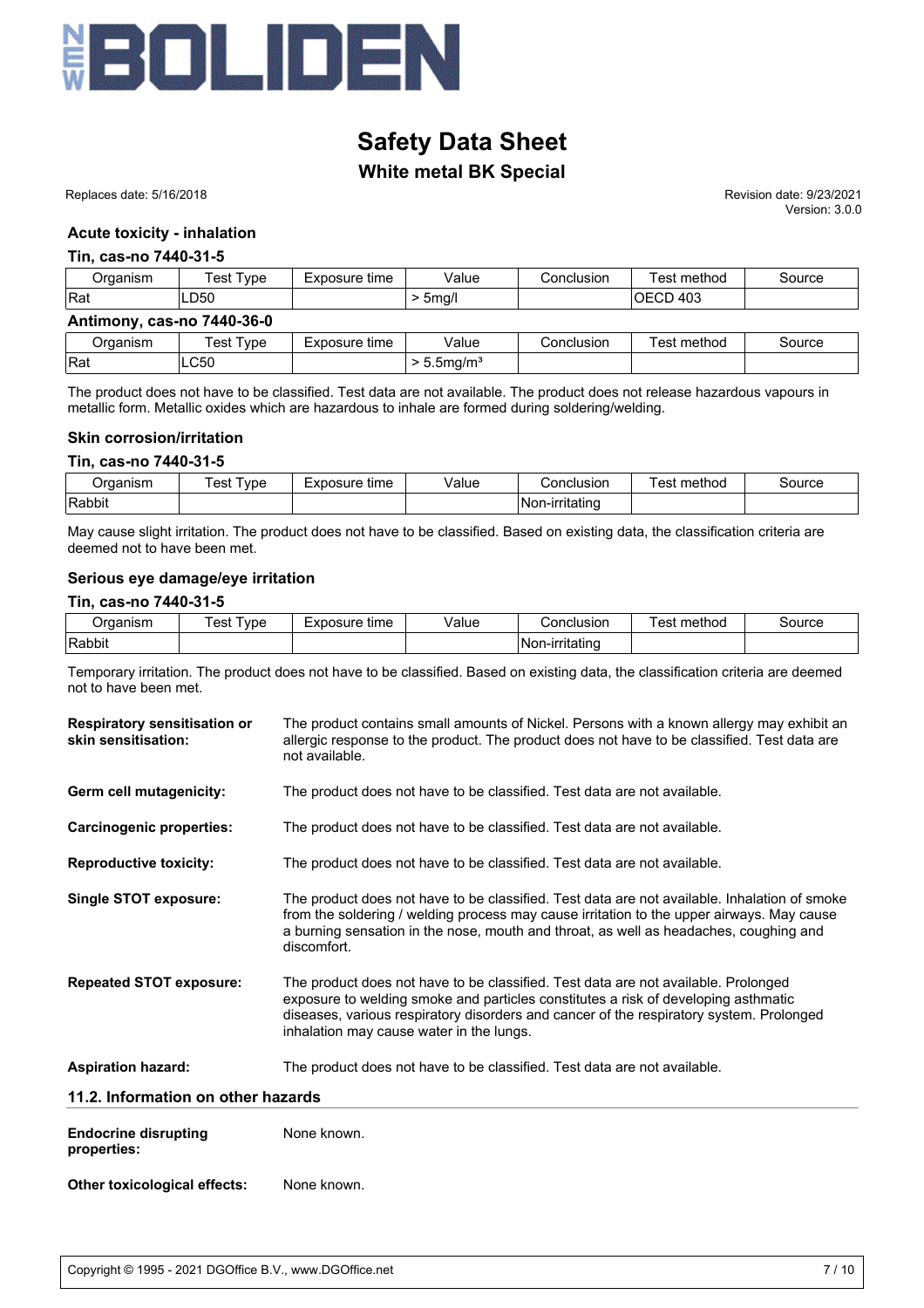

# **White metal BK Special**

 Replaces date: 5/16/2018 Revision date: 9/23/2021 Version: 3.0.0

## **SECTION 12: Ecological information**

### **12.1. Toxicity**

## **Tin, cas-no 7440-31-5**

| Organism    | <b>Species</b>                          | Exposure time | Test Type | Value            | Conclusion | Test method      | Source |
|-------------|-----------------------------------------|---------------|-----------|------------------|------------|------------------|--------|
| <b>Fish</b> | Pimephales<br>promelas                  |               | 96hLC50   | $> 12.4 \mu$ g/l |            | OECD 203         |        |
| Crustacea   | Daphnia<br> magna                       |               | 7dEC50    | $> 3200 \mu q/l$ |            |                  |        |
| Algae       | Pseudokirchne<br>riella<br> subcapitata |               | 72hEC50   | $> 19.2$ µg/l    |            | <b>IOECD 201</b> |        |

#### **Antimony, cas-no 7440-36-0**

| Organism                          | <b>Species</b>                         | Exposure time | <b>Test Type</b> | Value                | Conclusion | Test method | Source |
|-----------------------------------|----------------------------------------|---------------|------------------|----------------------|------------|-------------|--------|
|                                   |                                        |               |                  |                      |            |             |        |
| Fish                              | Pimephales<br>promelas                 |               | 96hLC50          | 14.4mg/l             |            |             |        |
| Algae                             | Pseudokirchne<br>riella<br>subcapitata |               | 72hErC50         | $> 36.6$ mg/l        |            |             |        |
| Fish                              | Pimephales<br>promelas                 |               | 28dNOEC          | $1.13 - 2.31$ mg/l   |            |             |        |
| Crustacea                         | Daphnia<br>magna                       |               | 21dNOEC          | $1.74 - 3.13$ mg/l   |            |             |        |
| Algae                             | Pseudokirchne<br>riella<br>subcapitata |               | 72hNOEC          | 2.11 - 4.00mg/l      |            |             |        |
| Crustacea                         | Chlorohydra<br>viridissima             |               | 96hEC50          | $1.77$ mg/l          |            |             |        |
| Fish                              | Pagrus major                           |               | 96hLC50          | 6.9 <sub>mg</sub> /l |            |             |        |
| Algea or other<br>acquatic plants | Lemna minor                            |               | 4dEC50           | $> 25.5$ mg/l        |            |             |        |

The product does not have to be classified. Based on existing data, the classification criteria are deemed not to have been met.

#### **12.2. Persistence and degradability**

#### **12.3. Bioaccumulative potential**

#### **Tin, cas-no 7440-31-5**

| __       | ____<br>_____ |                  |                        |           |            |                         |        |
|----------|---------------|------------------|------------------------|-----------|------------|-------------------------|--------|
| Jraanism | ipecies       | time<br>Exposure | $\tau$ vpe<br>'est     | Value     | tonclusion | . .<br>∶method<br>. est | source |
|          |               |                  | . K J<br>.∟00 ∶<br>ra. | т. с<br>. |            |                         |        |

#### **Antimony, cas-no 7440-36-0**

| Organism | Species | -xposure<br>time | $\overline{\phantom{a}}$<br>vpe<br>⊺est | Value         | Conclusion | _<br>⊺est<br>∵method | Source |
|----------|---------|------------------|-----------------------------------------|---------------|------------|----------------------|--------|
|          |         |                  | Ko<br>$\sim$<br>∽<br>. .                | 2.07<br>_____ |            |                      |        |

No bioaccumulation expected.

#### **12.4. Mobility in soil**

Test data are not available.

#### **12.5. Results of PBT and vPvB assessment**

No assessment required, as the product contains inorganic matter only.

#### **12.6. Endocrine disrupting properties**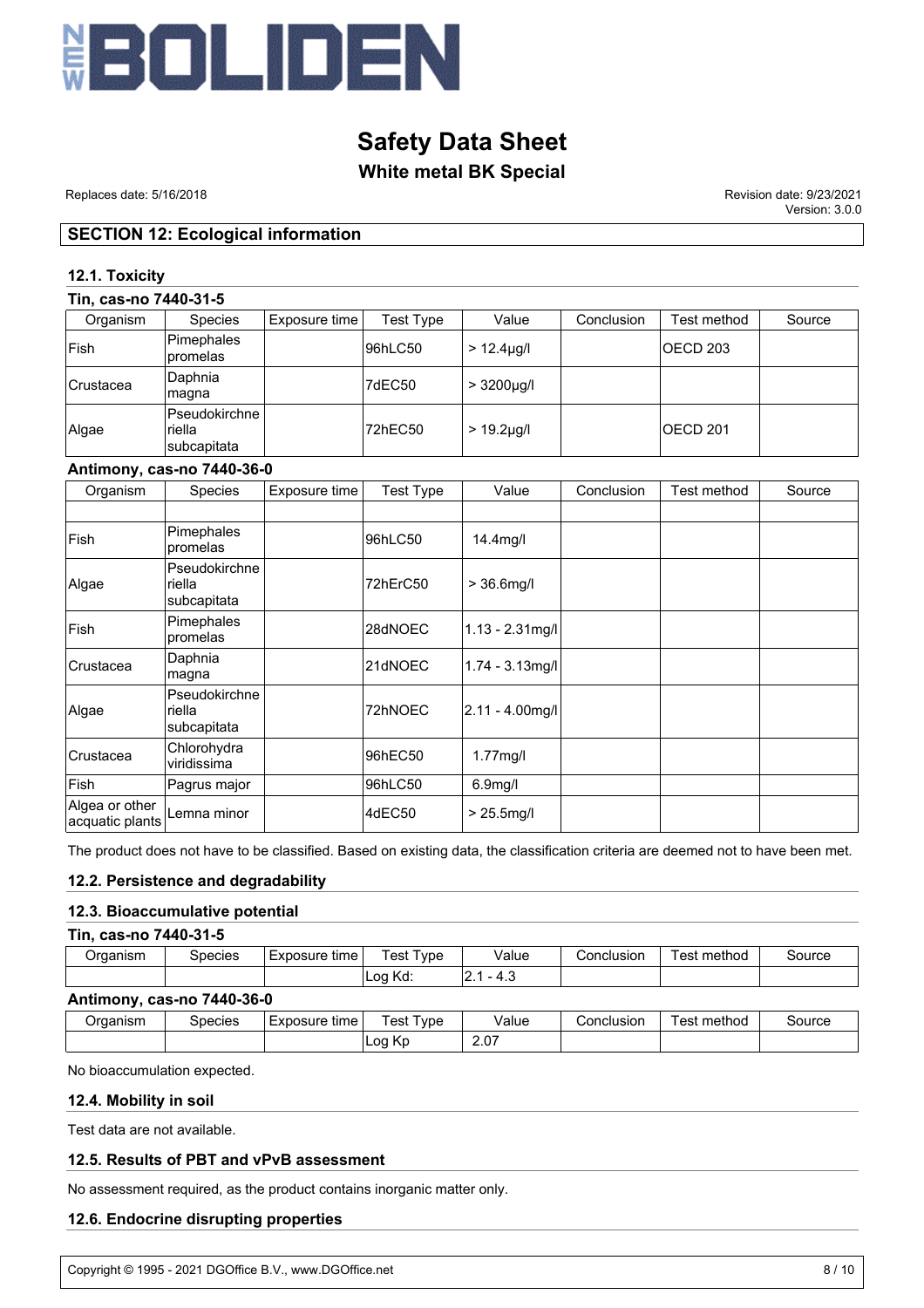

# **White metal BK Special**

None known.

#### **12.7. Other adverse effects**

None known.

## **SECTION 13: Disposal considerations**

#### **13.1. Waste treatment methods**

Avoid discharge to drain or surface water. Contact the local authorities. Empty, cleansed packaging should be disposed of for recycling.

**Category of waste:** EWC code: Depends on line of business and use, for instance 17 04 07 mixed metals

## **SECTION 14: Transport information**

**14.1. UN number or ID number:** Not applicable. **14.4. Packing group:** Not applicable. **14.2. UN proper shipping name: 14.3. Transport hazard class(es):** Not applicable.

Not applicable. **14.5. Environmental hazards:**

Not applicable.

#### **14.6. Special precautions for user**

None.

#### **14.7. Maritime transport in bulk according to IMO instruments**

Not included.

## **SECTION 15: Regulatory information**

#### **15.1. Safety, health and environmental regulations/legislation specific for the substance or mixture**

**Special Provisions:** None.

#### **15.2. Chemical Safety Assessment**

| REACH Reg. No.        | Substance name |
|-----------------------|----------------|
| 01-2119438727-29-xxxx | lNickel        |
| 01-2119475609-24-0026 | lAntimonv      |
| 01-2119480154-42-0184 | Copper         |
| 01-2119486474-28-0024 | Tin            |
| . .                   | . .            |

## **SECTION 16: Other information**

#### **Version history and indication of changes**

| Version | date<br>Revision | onsible <sup>.</sup>            | --                 |
|---------|------------------|---------------------------------|--------------------|
| 3.0.0   | l9/23/2021       | MPE<br>HSE<br>/eritas<br>sureau | <br>. .<br>-<br>טו |

**Abbreviations:** PBT: Persistent, Bioaccumulative and Toxic vPvB: Very Persistent and Very Bioaccumulative STOT: Specific Target Organ Toxicity DNEL: Derived No Effect Level PNEC: Predicted No Effect Concentration

 Replaces date: 5/16/2018 Revision date: 9/23/2021 Version: 3.0.0